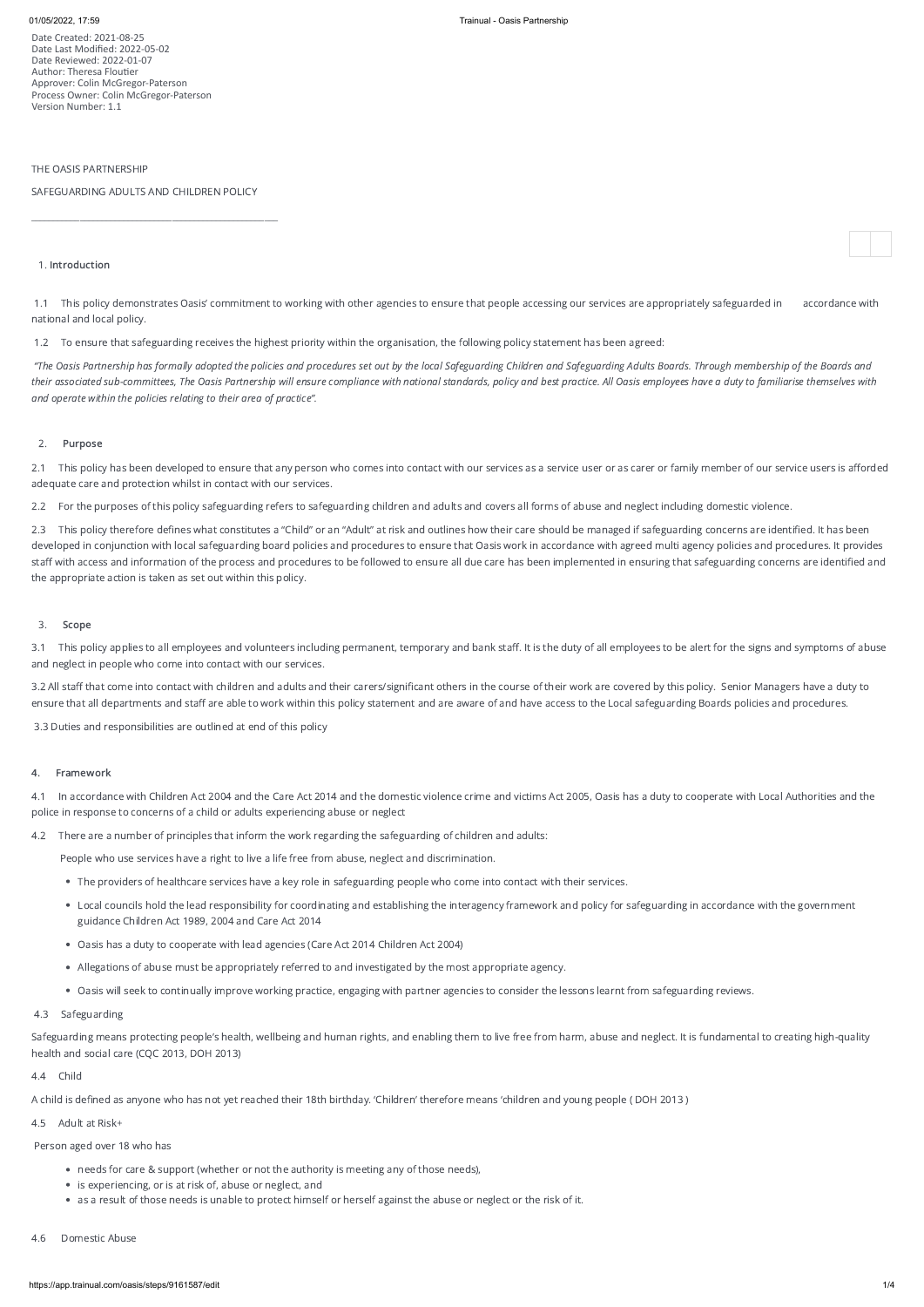#### 01/05/2022, 17:59 Trainual - Oasis Partnership

Any incident or pattern of incidents of controlling, coercive or threatening behaviour, violence or abuse between those aged 16 or over who are or have been intimate partners or family members1 regardless of gender or sexuality. This can encompass, but is not limited to, the following types of abuse:

- psychological
- physical
- sexual
- financial
- emotional

# 4.7 Controlling behaviour

Controlling behaviour is a range of acts designed to make a person subordinate and/or dependent by isolating them from sources of support, exploiting their resources and capacities for personal gain, depriving them of the means needed for independence, resistance and escape and regulating their everyday behaviour.

# 4.8 Coercive behaviour

"Abuse is a violation of an individual's human and civil rights by other person or persons. Abuse may consist of single or repeated acts. It may be physical, verbal or psychological, it may be an act of neglect or an omission to act, or it may occur when a vulnerable person is persuaded to enter into a financial or sexual transaction to which he or she has not consented or cannot consent. Abuse can occur in any relationship and may result in significant harm, or exploitation of, the person subjected to it". No Secrets 2000

Coercive behaviour is an act or a pattern of acts of assault, threats, humiliation and intimidation or other abuse that is used to harm, punish, or frighten their victim.

# 4.9 Child Abuse

Child abuse and neglect are forms of maltreatment of a child. Somebody may abuse or neglect a child by inflicting harm, or by failing to act to prevent harm.

# 4.10 Adult Abuse

Where abuse or neglect (including self-neglect) is known or suspected a referral must be made to the relevant local authority in accordance with the local procedures. See Process Map – Adult Safeguarding

# 5. Safeguarding

# 5.1 Children safeguarding

The welfare of the child is paramount (Children Act 1989) it is the policy of The Oasis Partnership to follow the policies and procedures of the local safeguarding children board.

All staff working within Oasis have a duty to respond to concerns regarding the welfare of any child they come into contact with during the course of their work be that directly or indirectly.

Where the parent or carer of a child/young person is a service user, the child/children's names and DOBs must be recorded in the adult's records.

Where abuse or neglect is known or suspected a referral must be made to the relevant local authority in accordance with the local Safeguarding procedures.

- The principles apply:
	- Regardless of whether access occurs during or outside of contracted work hours.
	- To all technology whether provided by the Charity or owned by the employee/volunteer.
- 7.3 Unacceptable use of Social Media Sites/Applications

# 5.2 Adult safeguarding

Ensuring adults who come into contact with our services are protected from harm is an essential requirement. It is Oasis policy to follow the local safeguarding adult board policies and procedures

All Oasis staff have a duty to respond to concerns regarding an adult with care and support needs whom they come into contact with during the course of their work.

# 6 Allegations against health care professionals (See below)

Where an allegation is made against a health care professional working within the service and the allegation implies that a service user has been harmed or likely to have been harmed by a paid employee safeguarding adult and child procedures must be referred to in accordance with this policy.

# 7. Social Media (digital) - Safeguarding children and vulnerable adults (see Oasis Social Media & web-based technology policy)

7.1 Communication between children and adults, by whatever method, should be transparent and open to scrutiny.

Safeguarding children is the responsibility of all charity staff and volunteers. The key principles in respect of this policy are:

- Charity staff and volunteers must not communicate, (including accepting 'friend' requests) with any beneficiaries of the charity via social media or web-based technology sites without the express permission of the Project Manager and Chief Executive and without the written permission of their families. Such final permission will only be granted after the request has been risk assessed and where there is demonstrable balance of benefit to the young person. Such permission will not normally be granted before the child has left school. (This would not apply to beneficiaries that an individual employee is directly related to, e.g. their child, niece or nephew).
- Staff and volunteers should not communicate with, including being 'friends' with, past beneficiaries whilst those beneficiaries are below the age of nineteen.

Through social media sites/applications, staff and volunteers (including trustees) must not:

- Disclose private and confidential information relating to beneficiaries, families, other staff and volunteers, or the charity.
- Discuss or reveal any matters relating to the charity, other staff and volunteers, beneficiaries or beneficiaries' families.
- Publish, share, distribute or comment on any material that may be deemed contrary to good practice.
- Identify themselves as in any way representing the charity's views.
- Write abusive comments regarding current/previous staff, volunteers, beneficiaries or beneficiaries' families.
- Harass or bully persons unrelated or related to the charity whether digitally or otherwise.
- Access or use personal social media during working hours. If in doubt, please seek advice from your line manager.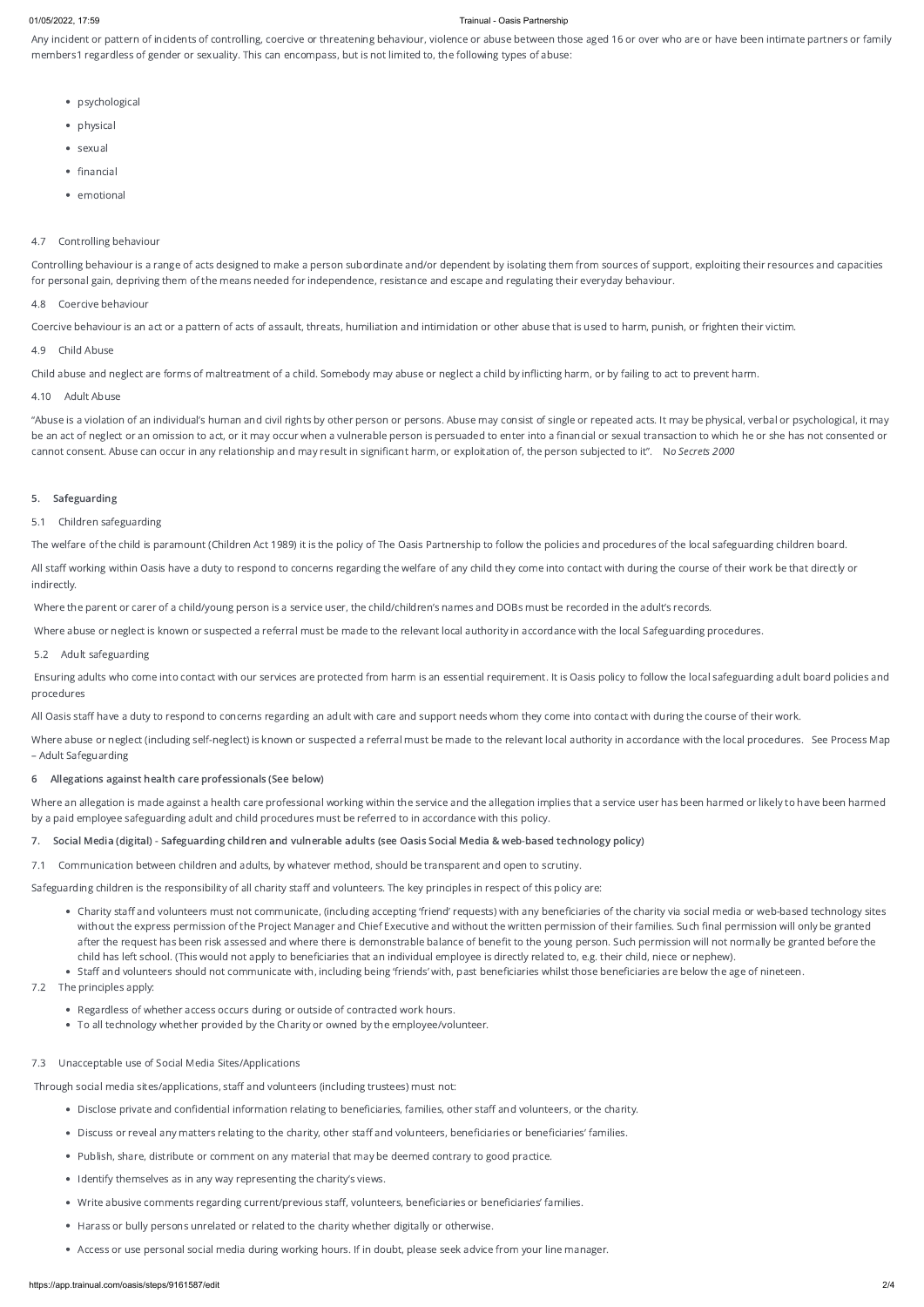- Access or share illegal material.
- Publish any content, which may be deemed as defamation or discrimination.
- Post any images of beneficiaries of the charity.
- Without permission post any images of staff or volunteers on social networking sites.
- Set up and/or use any means to circumvent rather than follow this policy.
- Use it as a forum for raising and escalating concerns regarding the charity. Such concerns should be raised using the Whistle Blowing and grievance procedures and/or complaints policy.

8.3 The Oasis Partnership has a range of processes in place that continually monitor how safeguarding responsibilities are managed in line with legislation and national guidance. These include:-

## 8 Training, Implementation and Monitoring

- 8.1 A copy of this policy is available on the Oasis shared drive. Implementation of this policy will be audited annually.
- 8.2 All members of staff are required to complete online safeguarding training as part of the mandatory training program.

- Senior management commitment to the importance of safeguarding vulnerable adults.
- A clear line of safeguarding accountability within the organisation.
- Service development plans which take account of the need to safeguard vulnerable adults.
- Training on safeguarding for all staff working with, or in contact with, vulnerable adults and their carers/families.
- Safe recruitment procedures in place.
- Effective inter-agency working and information sharing

The Oasis Partnership work is underpinned by The Mental Capacity Act (MCA) 2005 relating to everyone involved in the care, treatment and support of people aged 16 and over living in England and Wales who are unable to make all or some decisions for themselves.

- Care Act 2014
- Children Act 1989
- Domestic Violence Crime and Victim Act 2005
- Mental Capacity Act 2005
- "No Secrets" DOH 2000
- Working Together to safeguard children 2013
- Day to day management support
- Monthly Supervision & Case Management
- Clinical Supervision
- Weekly Team Briefings
- 8.4 The Oasis Partnership fulfils its statutory duty to have arrangements in place to safeguard children and adults.

- Oasis Child Protection Policy (which includes a section on Prevent & the Oasis Safeguarding Training Programme)
- Oasis Enhanced DBS
- Oasis Training & Development
- Induction, supervision & Appraisal
- 
- Oasis Recruitment & Selection
- Social Media (and web based technology)

# These arrangements require Oasis to have:-

## 9 Mental Capacity Act 2005

### 10 Sources and References

Relevant legislation:

This policy is to be read in conjunction with the following Oasis Policies, Procedures and Proformas:

#### Bucks Social Care Emergency Contacts

- To report abuse: 0800 [137915](tel:0800137915)
- Out of hours emergency: 0800 [9997677](tel:0800137915)

# Organisational Duties

- The Board of Trustees are responsible for ensuring that Oasis fulfils the requirements of the Care Act 2014, Children Act 1998 and 2004 and the Domestic Violence Crime and Victims Act 2004. This is achieved by receiving assurance reports from those with delegated responsibility for safeguarding.
- Safeguarding Lead It is the responsibility of the Safeguarding lead to ensure effective safeguarding systems are adhered to in place. The Safeguarding lead is responsible for ensuring safeguarding vulnerable person's activity and compliance is reported to the Board via the CEO or the Trustee responsible for safeguarding concerns.
- Members of Staff It is the duty of all members of staff to ensure they are familiar with and adhere to Local safeguarding boards, policies and procedures
- Senior Managers It is the responsibility of senior members of staff to ensure that this policy is implemented.

| $D_{\text{max}}$ | Βv | ≺oie<br>. | ----- |
|------------------|----|-----------|-------|
|------------------|----|-----------|-------|